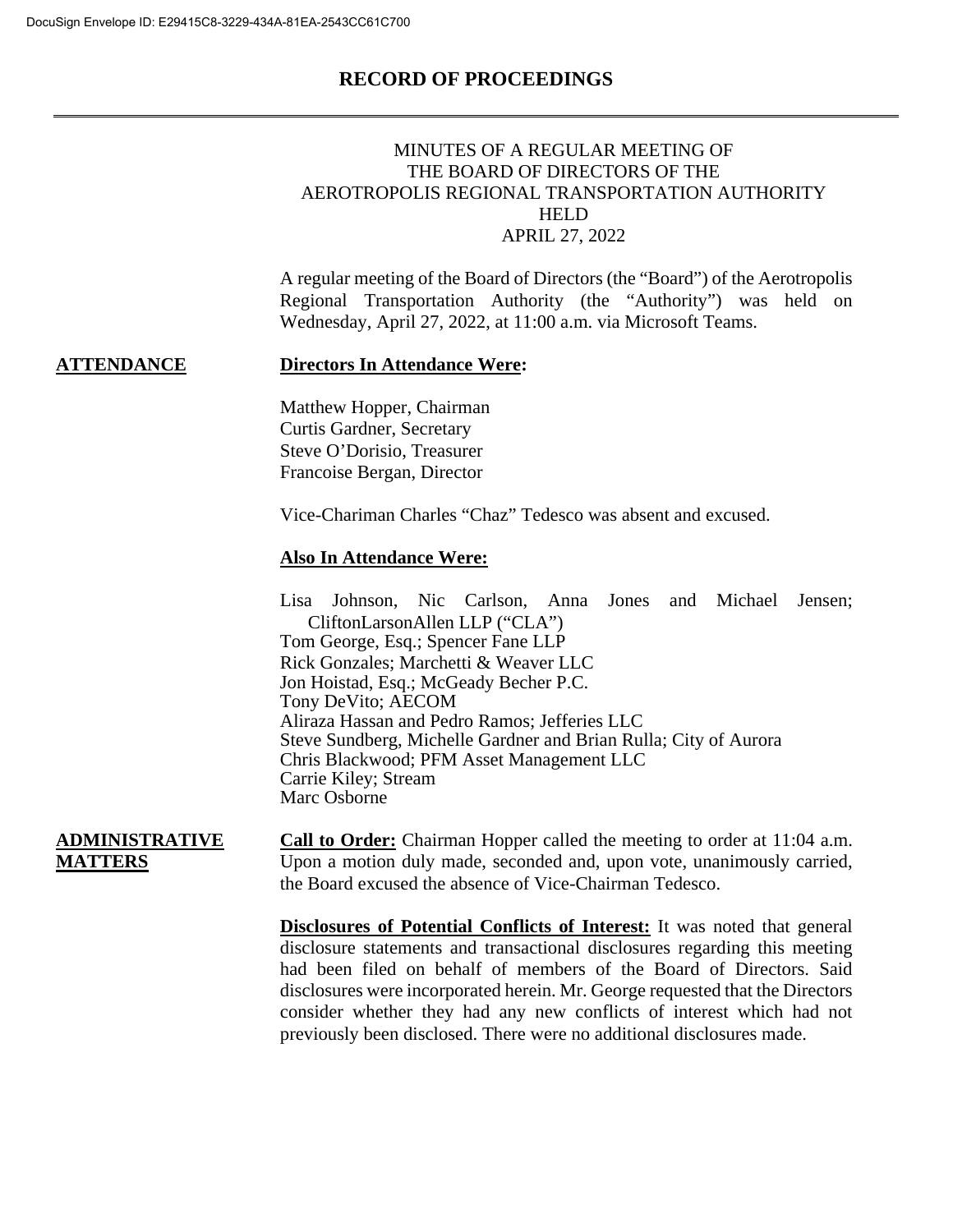**ENGINEERING / CONSTRUCTION** 

**MATTERS** 

## **RECORD OF PROCEEDINGS**

**Quorum, Location of Meeting, Posting of Meeting Notices, and Agenda:** It was noted that a quorum was present. The location of the meeting and the posting of meeting notices were confirmed. Upon a motion duly made by Director Bergan, seconded by Secretary Gardner and, upon vote, unanimously carried, the Board approved the agenda, as presented.

The Board requested future agendas include an update from ATEC Metropolitan District Nos. 1 & 2 and Green Valley Ranch East Metropolitan District.

**Public Comment:** There were no public comments.

#### **CONSENT AGENDA** Minutes of March 23, 2022 Regular Board Meeting:

Chairman Hopper reviewed the Consent Agenda with the Board. Following review, upon a motion duly made by Director Bergan, seconded by Secretary Gardner and, upon vote, unanimously carried, the Board approved the Consent Agenda, as presented.

### **Planning, Design and Construction of Authority's Regional Transportation System and Related Matters:** Mr. DeVito presented his report to the Board.

ARTA Project Status:

- E470 Interchange: Final design plans have gone through first of two reviews with the City and E470 Authority and subsequent comment review meetings have been held. Another Change Order has been issued to the design consultant to address final comments and bring plans to construction advertise ready. To note, this interchange design may be incorporated into the construction of the next E470 widening project via Kiewit Construction who is the Authority's General Contractor. Initial meetings with Kiewit Construction have occurred and pending outcome of GMP cost negotiations, a decision on construction delivery will be determined.
- Prairie Water Line Relocation: Design of the relocation is complete and approval by the City of Aurora Water group is currently held up contingent of a recorded Multi Use Easement. ARTA staff and legal teams for ARTA, the District and E470 Authority are working to clarify and record this easement with the City. Casing pipe has been ordered and delivered to the project. The 60-inch pipe is being manufactured and JHL has been awarded the construction phase.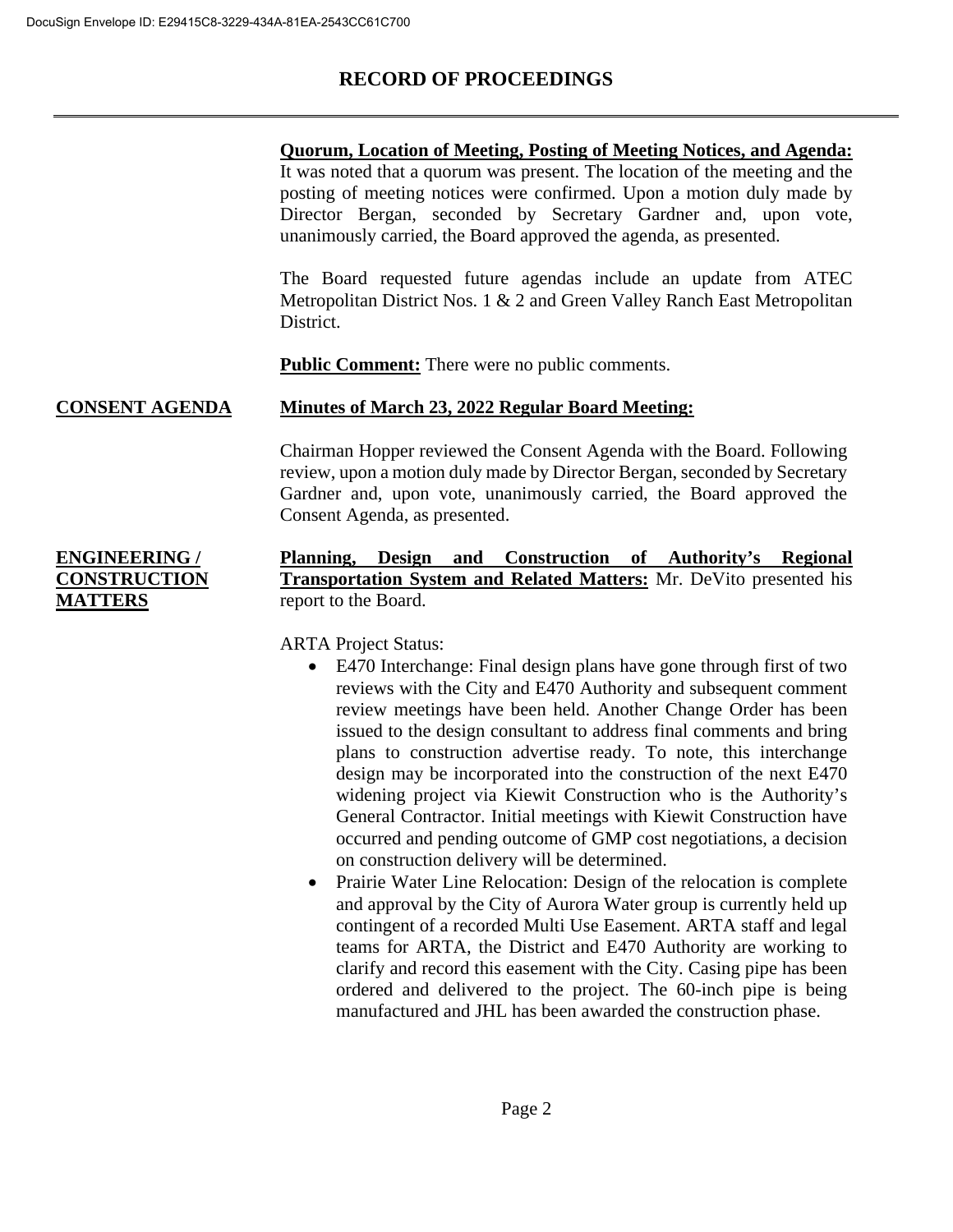- I-70 & Aerotropolis Parkway (formerly Harvest Rd) Interchange: Regarding TDM approach, based on the Transportation Demand Management Analysis Memorandum, previously presented, ARTA met with and recommended to CDOT and City of Aurora the following: The team to develop and advance a Request for Information (RFI) for qualified Transportation Management Associations (TMA), non-profit organizations, and/or consultants to present feasible ideas for program systems to advance TDM approaches at the I-70/Aerotropolis Interchange area. The RFI could include a series of questions developed jointly by ARTA, CDOT and the City of Aurora. Responses to the RFI would help ARTA, CDOT and the City of Aurora understand potential paths forward from those directly in the industry that have been successful implementing TDM programs. Roadway and bridge designs continue to progress and interchange plans are at 95% and have gone through a CDOT Final Office Review, (FOR). Aesthetic approach to the interchange is being finalized and incorporated into the design set.
- Aerotropolis Parkway (Harvest Rd) I-70 to 26th: Roadway design from I-70 Interchange to 26th are under way in full design. Railroad crossing structure design is complete and final railroad approval and utility relocations will be critical path for this phase.
- Aerotropolis Parkway (Powhaton Rd) (26th-48th): Conceptual design completed with emphasis to look at intersection options that best connects 26th, TAH, Harvest and Powhaton. We met with the City of Aurora on Monday 4-25-22 to review intersection layout alternatives and traffic volumes; however, City is requesting more refinement and verification of data. This intersection layout decision will become critical with ongoing design activities progressing on all the various legs. While waiting on this updated data, final design of the parkway from 26th to 48th has commenced with emphasis on SUE. Anticipated final design completion is Spring 2023.
- The Aurora Highlands Parkway Phase 2: Continued coordination with adjacent development and 32nd Avenue Project. Completed ISP and working on 30% plans along with ALTA survey and SUE field investigations.
- 26th Avenue Main Street to Harvest: Conceptual design has completed with an established plan and profile grade from E470 to Aerotropolis Pkwy. Final design has commenced with an anticipated 12-month duration. Anticipated final design completion is Spring 2023. ISP submittal on Friday 4-29-22. Review of first west mile of plans for possible early release break out project.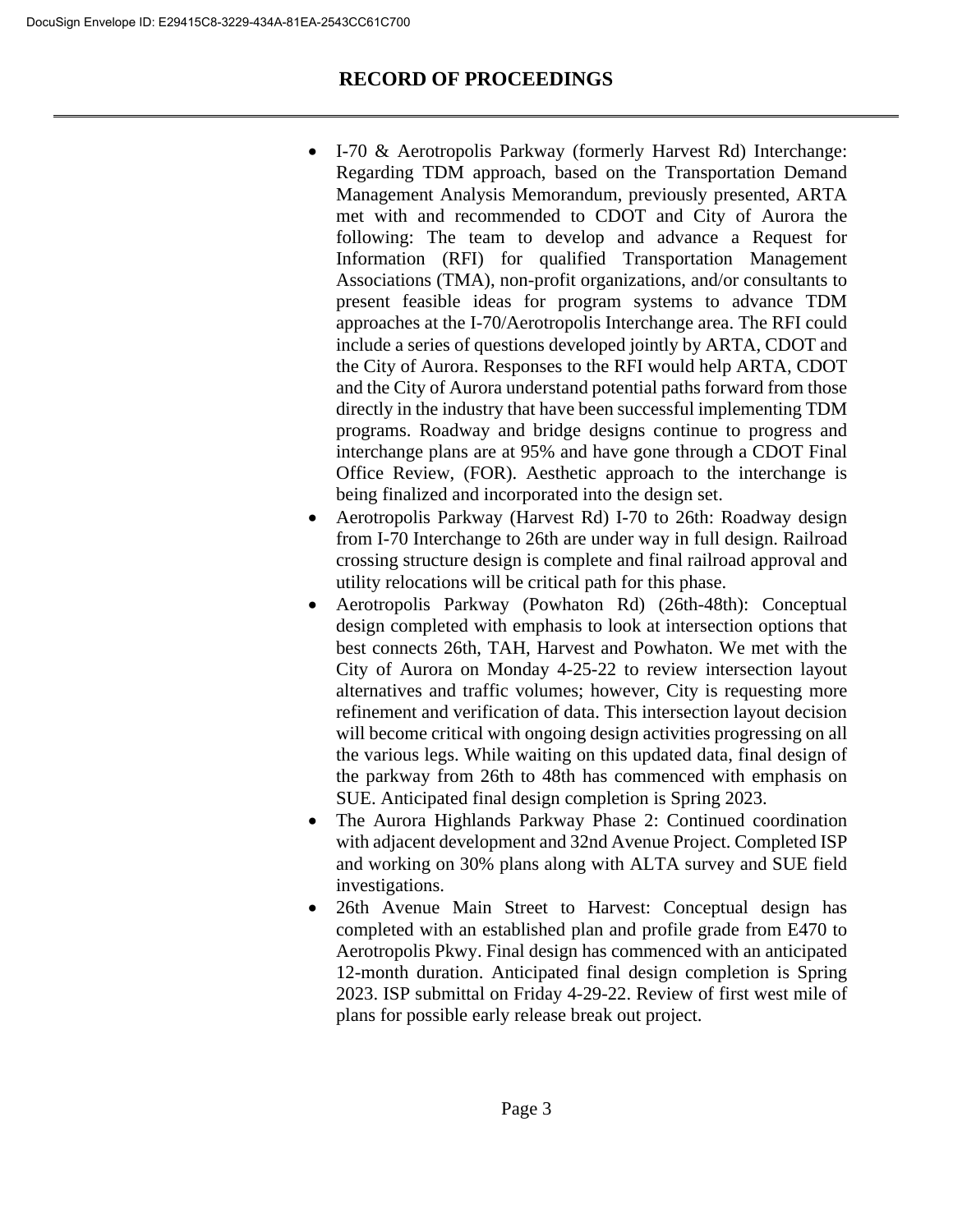- 48th Avenue (E470 to Aerotropolis Parkway): Conceptual and final design of this project has just been contracted and is expected to take 15 months for completion. Proceeding with ISP process and continued coordination with Windler Development design team is critical.
- 38th Avenue: The project has been split into three phases (1. Piccadilly-Tibet; 2. Tibet-E470; 3. Odessa -Piccadilly) to expedite plan approval and facilitate potential construction (by others) of the portion between Piccadilly and Tibet. Phase II Infrastructure plans have been submitted to City of Aurora for review and design team is responding to comments received. Phases three preliminary design plans are 90% complete with outstanding design items related to the First Creek crossings coming to a standstill between CCD and COA on type of structure. ARTA continues to try to scheduling meetings with both cities to hopefully help move decision. Paving of Phase 1 was started by Majestic's Metro District and now is completed.

**Aurora Highlands Development Update:** An update was not provided.

**City of Aurora Development Review Update:** An update was not provided.

**Other:** None.

#### **FINANCIAL MATTERS**

**April Claims totaling \$19,471.82:** Mr. Gonzales presented the April claims to the Board. Following discussion, upon a motion duly made by Secretary Gardner, seconded by Treasurer O'Dorisio and, upon vote, unanimously carried, the Board approved the April claims totaling \$19.471.82, as presented.

**March 31, 2022 Financial Statements:** Mr. Gonzales presented the March 31, 2022 Financial Statements to the Board. Upon a motion duly made by Treasurer O'Dorisio, seconded by Director Bergan and, upon vote, unanimously carried, the Board accepted the March 31, 2022 Financial Statements, as presented.

**Project Costs Associated with the Authority's Regional Transportation System:** The Board reviewed the Engineer's Report and Verification of Costs Associated with Public Improvements prepared by Schedio Group LLC. Following discussion, upon a motion duly made by Chairman Hopper, seconded by Director Bergan and, upon vote, unanimously carried, the Board accepted the Engineer's Report and Verification of Costs Associated with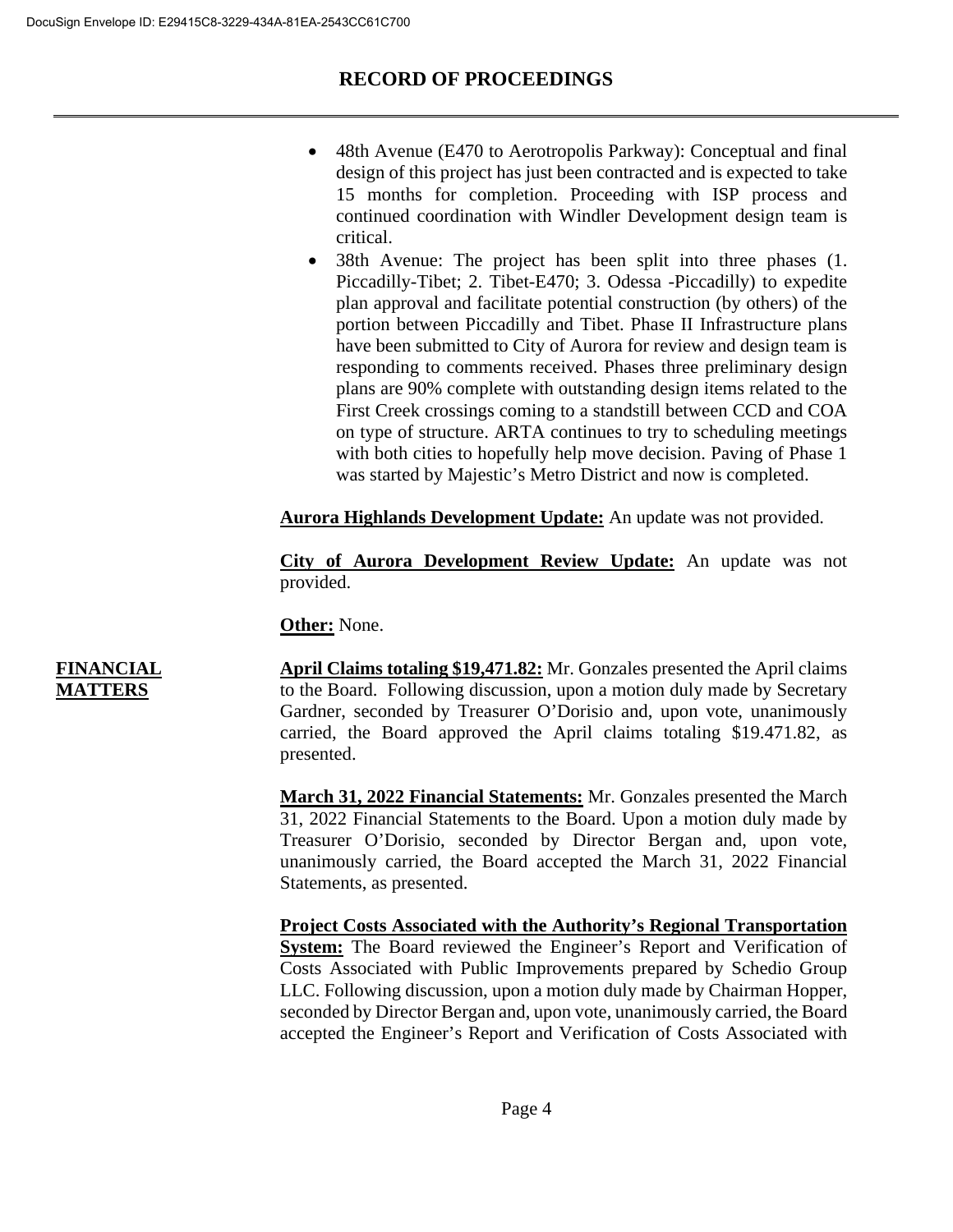Public Improvements.

|                                    | <b>AACMD Draw Request(s):</b> Mr. Gonzales reviewed Draw Request No. 017<br>with the Board. Following review, upon a motion duly made by Director<br>Bergan, seconded by Treasurer O'Dorisio and, upon vote, unanimously<br>carried, the Board approved the AACMD Draw Request No. 017 in the<br>amount of \$1,490,830.49. |
|------------------------------------|----------------------------------------------------------------------------------------------------------------------------------------------------------------------------------------------------------------------------------------------------------------------------------------------------------------------------|
|                                    | <b>ARTA Draw Request(s):</b> Mr. Gonzales reviewed Draw Request No. 016<br>with the Board. Following review, upon a motion duly made by Chairman<br>Hopper, seconded by Director Bergan and, upon vote, unanimously carried,<br>the Board approved the ARTA Draw Request No. 016 in the amount of<br>\$8,513.00.           |
|                                    | <b>Other:</b> Chris Blackwood addressed the Board regarding an update on<br>investment services to date. Project funds from the recent bond issuance<br>should be invested next week.                                                                                                                                      |
| <u>MANAGER</u><br><b>MATTERS</b>   | <b>Authority Manager Report:</b> Ms. Johnson reviewed her report with the<br>Board, noting the Lead Public Manager transition and provided an update on<br>the website development status.                                                                                                                                 |
|                                    | <b>Matters Presented by Authority Manager: None.</b>                                                                                                                                                                                                                                                                       |
| <b>LEGAL MATTERS</b>               | <b>Authority Legal Counsel Report:</b> There were no items to report.                                                                                                                                                                                                                                                      |
|                                    | Intergovernmental Agreements<br><b>Other</b><br>Legal<br>Contracts,<br>and<br><b>Arrangements Related to the Planning, Design and Construction of the</b><br><b>Authority's Regional Transportation System and Related Matters:</b><br>There was nothing additional to address.                                            |
| <b>EXECUTIVE</b><br><u>SESSION</u> | None.                                                                                                                                                                                                                                                                                                                      |
| <b>OTHER BUSINESS</b>              | Quorum for May 11, 2022 and May 25, 2022 Regular Meetings: The<br>Board confirmed quorums.                                                                                                                                                                                                                                 |
|                                    | <b>Other:</b> None.                                                                                                                                                                                                                                                                                                        |
|                                    |                                                                                                                                                                                                                                                                                                                            |